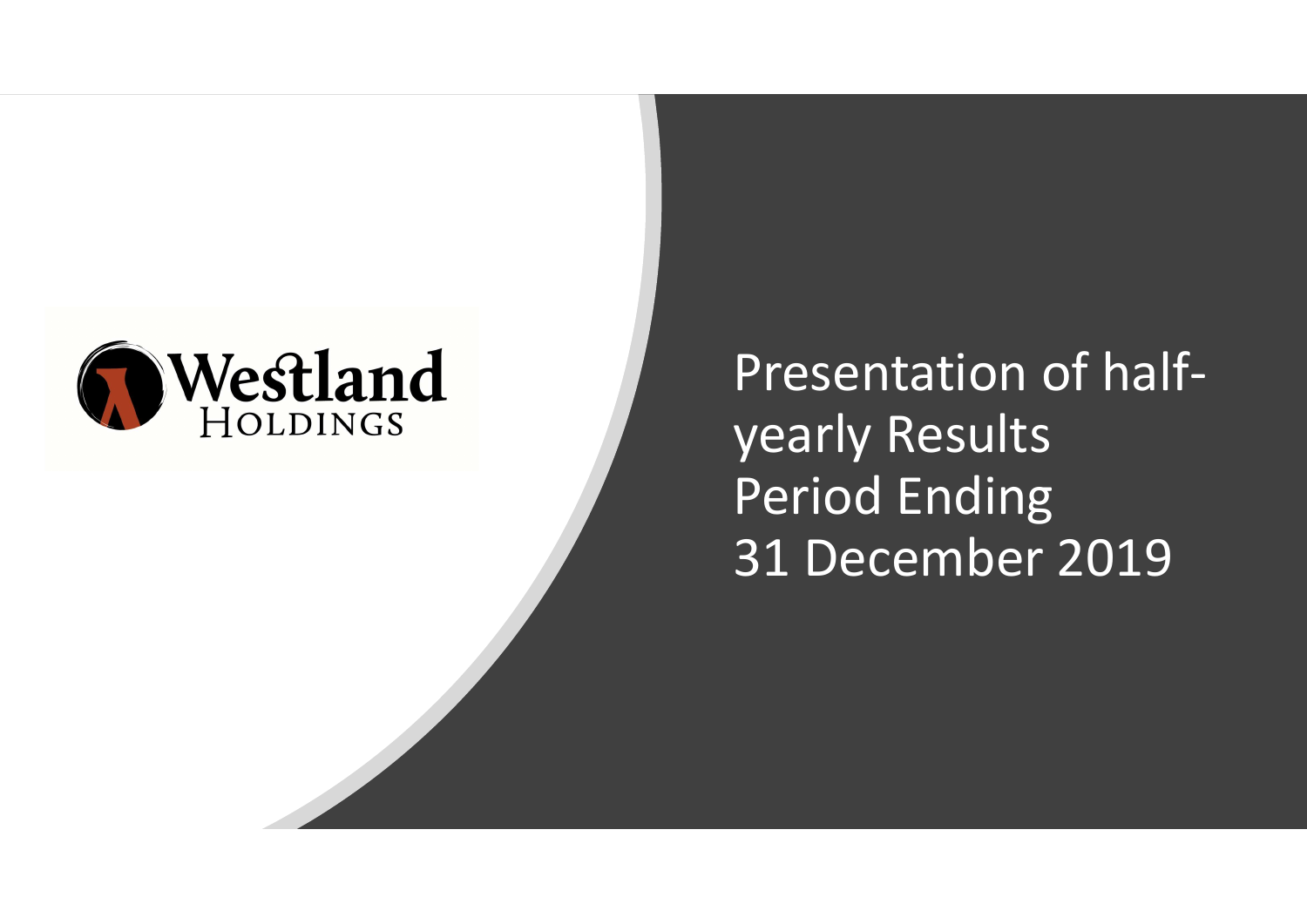**Objectives** of the **Westland District** Council's CCO's Westland Holdings transfer and the constant with a chief of constant principal and the constant principal and the constant principal and the constant principal and the constant principal and the constant principal and the

## Westland Holdings Ltd

- **Example 19 Follow Westland Holdings Ltd**<br>
 Monitor the performance of each of its subsidiary companies on behalf of<br>
Council, ensuring that each subsidiary operates economically and efficiently, in<br>
accordance with an ag Council, ensuring that each subsidiary operates economically and efficiently, in accordance with an agreed SOI, to optimize financial and community returns **Example 18 Follow Westland Holdings Ltd**<br>• Monitor the performance of each of its subsidiary companies on behalf of<br>council, ensuring that each subsidiary operates economically and efficiently, in<br>• accordance with an agr **•** Mustrand Holdings Ltd<br>• Monitor the performance of each of its subsidiary companies on behalf of<br>Council, ensuring that each subsidiary operates economically and efficiently, in<br>accordance with an agreed SOI, to optimi **•** Mestland Holdings Ltd<br>
• Monitor the performance of each of its subsidiary companies on behalf of<br>
Council, ensuring that each subsidiary operates economically and efficiently, in<br>
a cacordance with an agreed SOI, to o **•** Monitor the performance of each of its subsidiary companies on behalf of<br>
Council, ensuring that each subsidiary operates economically and efficiently, in<br>
accordance with an agreed SOI, to optimize financial and commu **•** Monitor the performance of each of its subsidiary companies on behalf of<br>
• Monitor the performance of each of its subsidiary companies on behalf of<br>
• Council, ensuring that each subsidiary operates economically and e • Monitor the performance of each of its subsidiary companies on behalf of<br>
cocordance with an agreed SOI, to optimize financial and community returns<br>
• accordance with an agreed SOI, to optimize financial and community r
- companies
- 

## Westroads Ltd

- significant contribution to Council
- having equipment available throughout the district
- organisations and businesses

## Destination Westland Ltd

- divisions of Aviation, Property, Facilities and Events
- commercially competitive basis
- accordance with an agreed SOI, to optimize financial and community returns<br>
 Report to Council on issues of substance that affect WHL and the subsidiary<br>
 Companies<br>
 Assist Council in reviewing new opportunities for th companies<br>• Assist Council in reviewing new opportunities for the subsidiaries<br>Westroads Ltd<br>• Operate as a successful business, returning a distribution that makes a<br>• Maintain a significant presence in westland, includin Company statement of Intent **• Consistent with achieving a distribution that makes a**<br>• **Significant contribution to Council**<br>• **Maintain a significant presence in Westland**, including employing locals and<br>**having equipment available throughout the d**
- Council for the benefit of the community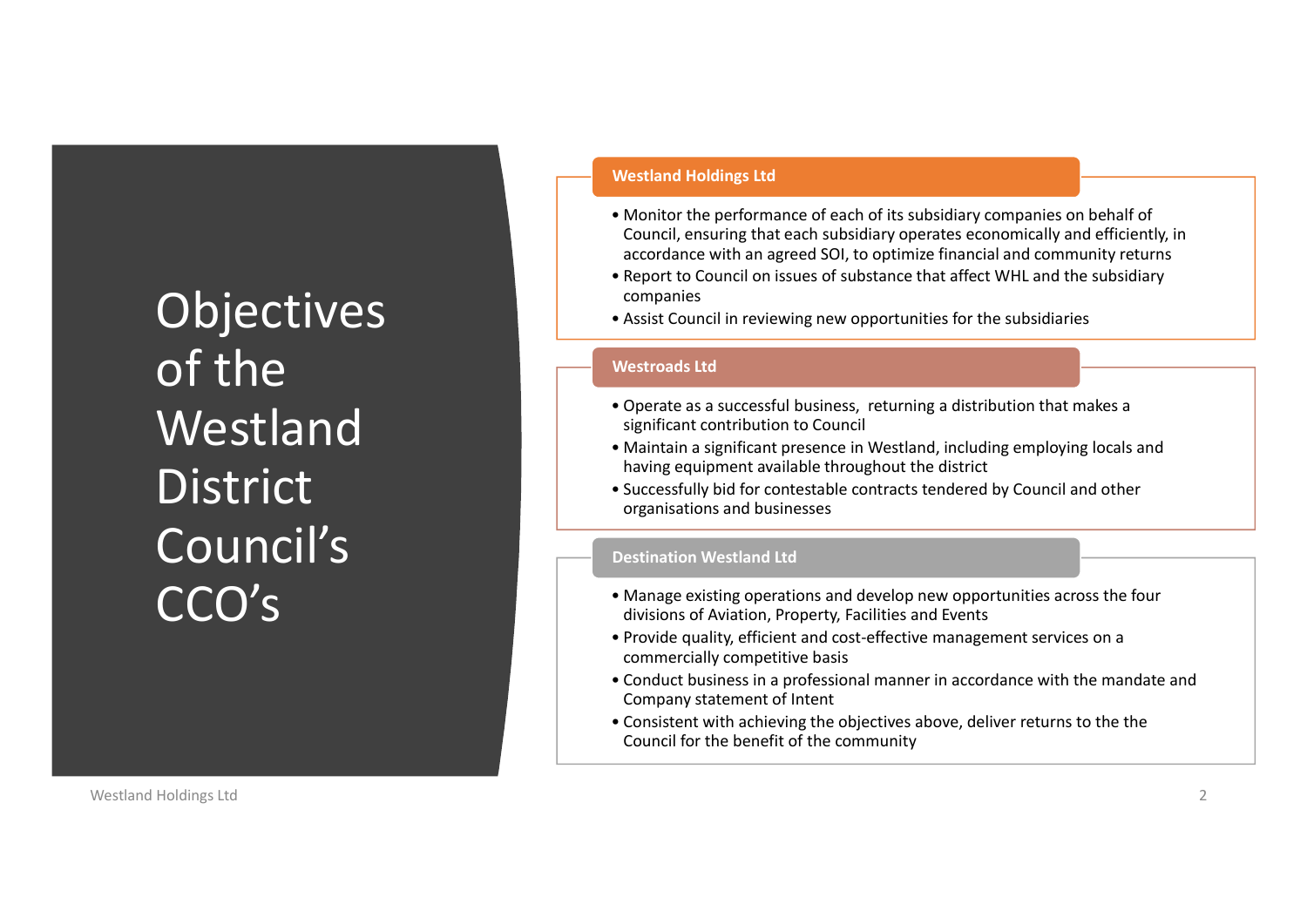Westland Holdings Limited Activities during recent period Limited<br>
Activities<br>
during recent<br>
Secret and Marketing Content of a new director for DWL has been completed,<br>
with Bruce Gemmell commencing the role in January 2020.<br>
Development Committee to ensure our strategy is align



Regular operational and financial briefings continued with DWL and WRL, with most recent briefings held earlier today



WHL, DWL and WRL have completed draft SOI's for the three years commencing 1 July 2020. All entities have new strategic plans, succession plans and risk management plans in place. WHL, DWL and WRL have completed draft SOI's for the three<br>years commencing 1 July 2020. All entities have new strategic<br>plans, succession plans and risk management plans in place.<br>Recruitment of a new director for DWL has WHL, DWL and WRL have completed draft SOI's for the three<br>years commencing 1 July 2020. All entities have new strategic<br>plans, succession plans and risk management plans in place.<br>Recruitment of a new director for DWL has



Recruitment of a new director for DWL has been completed, with Bruce Gemmell commencing the role in January 2020.



with supports council expectations.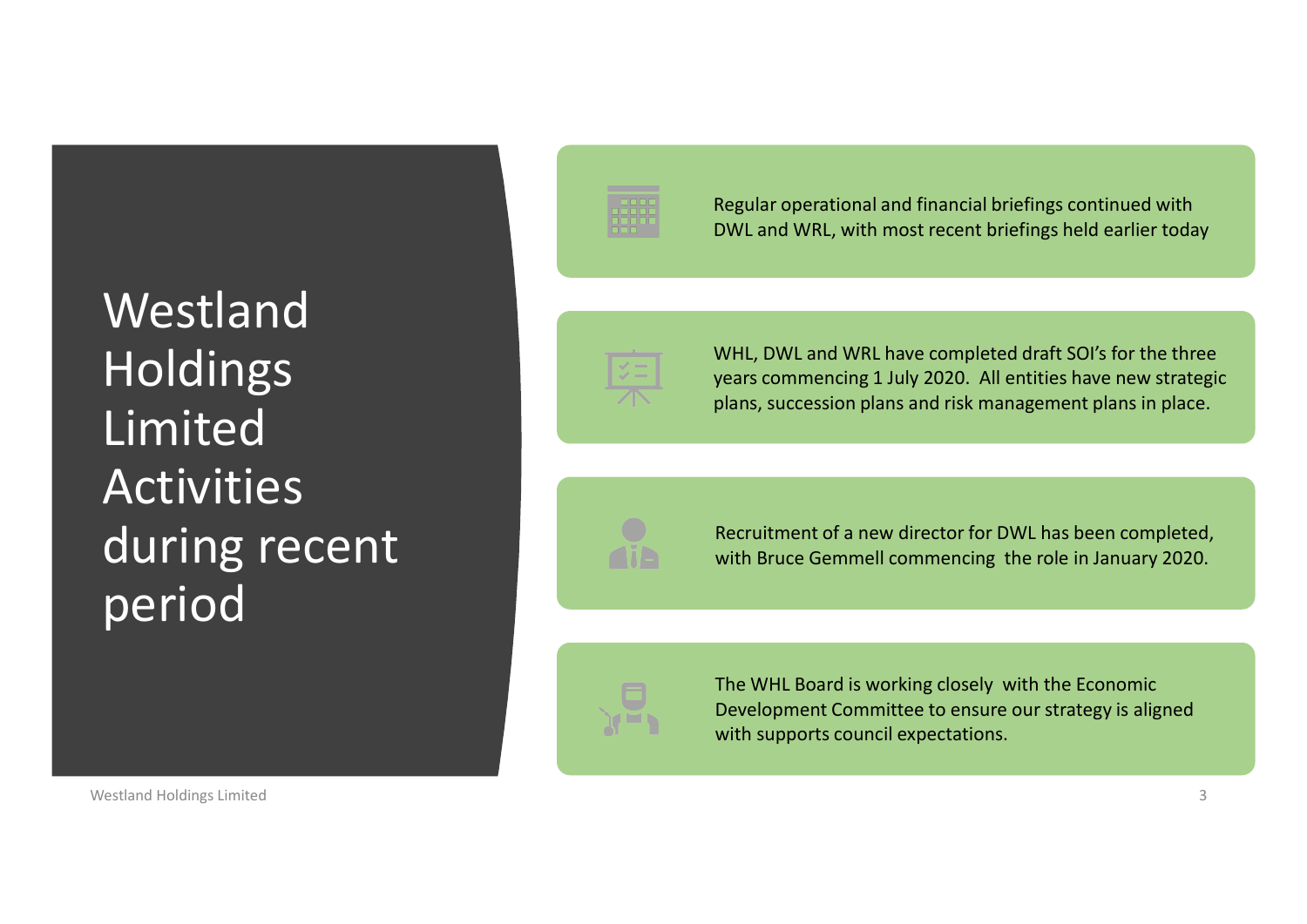Comments on Financial Results for **Westroads** Limited Franchistand holdings tid<br>
Westing though the state of the State of the State of the State of the State of State of the State of State of State of State of State of State of State of State of State of State of State of Sta

Total revenue is up on budget by 14.6% and up 20.2% on this time last year. Gross profit is up \$623,000 or 17.6% on budget

Total revenue is up on budget by 14.6% and up 20.2% on this time<br>last year. Gross profit is up \$623,000 or 17.6% on budget<br>Growth revenue has occurred in Hokitika (up 31.7%) and<br>Christchurch (up 35.3% while Greymouth reven Christchurch (up 35.3% while Greymouth revenue has reduced by 5.1%

Profit before tax is \$1,113,000 compared with a budgeted profit of \$419,000 and a loss at the same time last year of \$88,000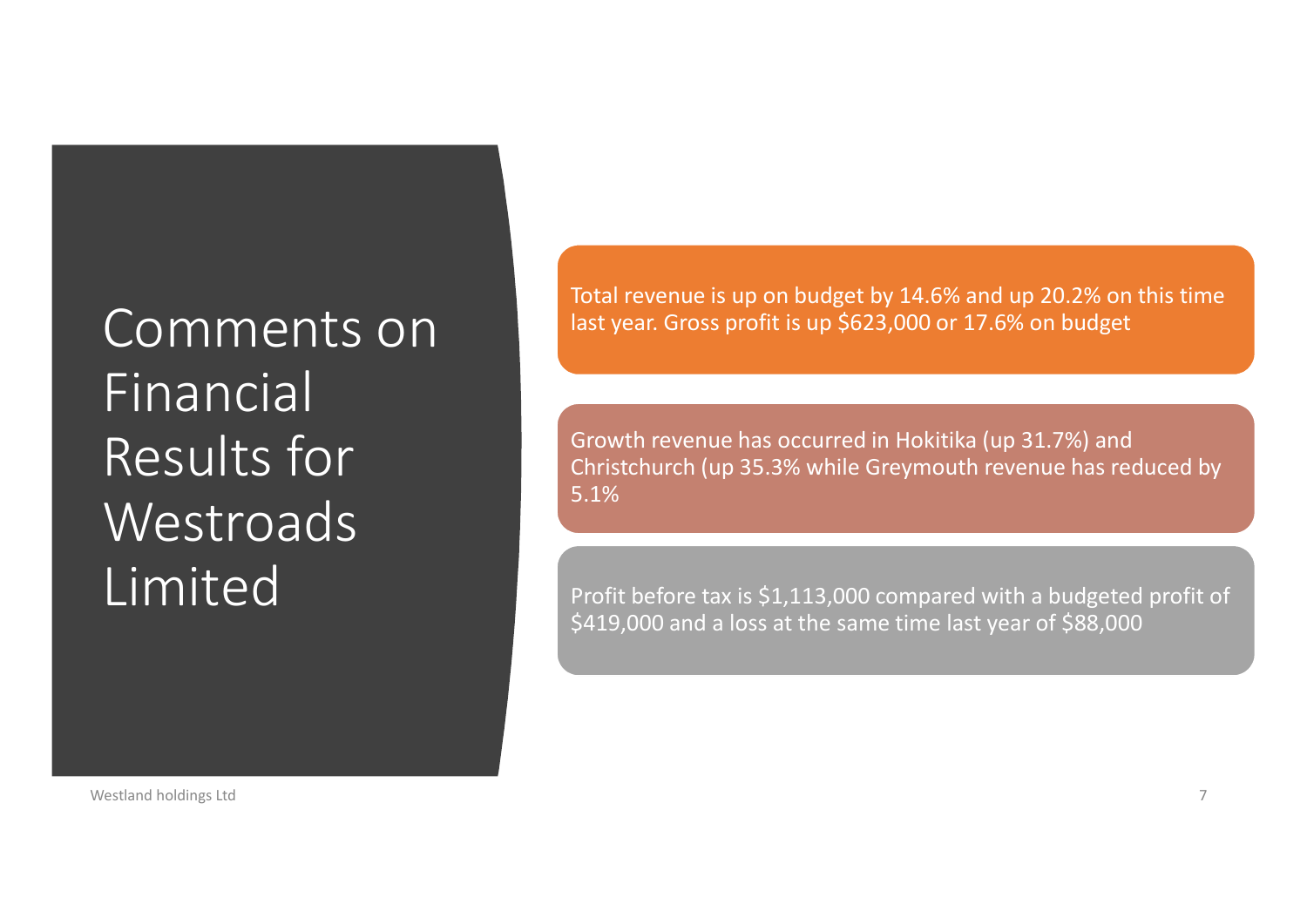Comments on YTD Financial Results for **Destination** Westland Results for<br>
Results for<br>
Destination<br>
Westland<br>
Westland holdings tid<br>
Westland holdings tid<br>
Westland holdings tid<br>
Westland holdings tid<br>
Westland holdings tid<br>
Westland holdings tid<br>
Westland holdings tid<br>
Westland hol

YTD position is a Net Loss of \$107k against a budgeted net profit of \$27k and \$196K loss for the same period last year. DWL report t

Revenue YTD is down on budget by \$526,000. Operating expenses are under budget by \$411,000 in line with decreased revenue.

Income invoiced in advance of \$286,000 to be reported as income over the next half of the year, so a better result is expected at year end.